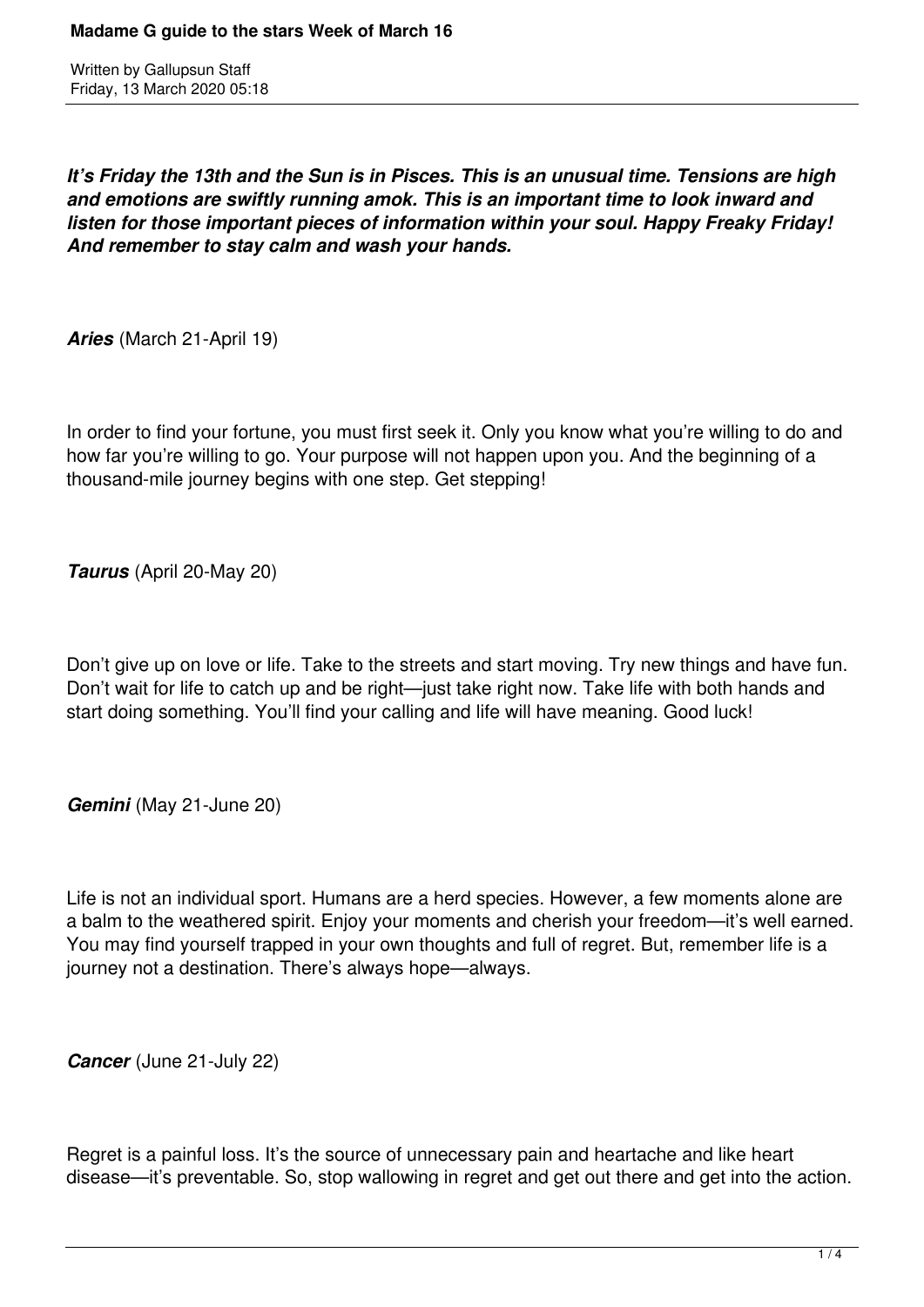*Leo* (July 23-Aug. 22)

You're a proud person. Pride comes before the fall. You should have faith in your abilities, but someone is always better, richer, bigger, or just more. This is not the root of failure. You must continue to try and hone your skills. Stop bragging and start doing. To be the best, you must continue to challenge yourself. Never stop! Keep going and you will find greatness.

*Virgo* (Aug. 23-Sept. 22)

Sharpen your saw! Meaning, your mind requires as much discipline as the body. Only you know what your future holds. This world is full of promise, if you're willing to put in the work. It's up to you, to determine, what is worth doing and what isn't. The fork in the road is not the end of the line. You're on a journey endowed with riches, if you can see them for what they are.

*Libra* (Sept. 23-Oct.22)

You're a selfish being. Don't worry, all human beings are to some extent. You must stop and ask yourself, if your brand of selfish is helpful or hurtful to loved ones, the environment, or the world. You may need to ask your friends for clarity. Now is the time to take action. Don't worry about the devilish details. Pick a direction and start hacking away at the weeds. GO!

**Scorpio** (Oct. 23-Nov. 21)

Your heart is willing, but the flesh is weak. Don't be so hard on yourself. The only shame is not learning from your mistakes. Wisdom comes when you can appreciate the times you've failed and move onward. Keep chugging forward. The greatest gift you can give yourself is compassion and a little TLC. Unconditional love applies to you, get out there and try again. You got this!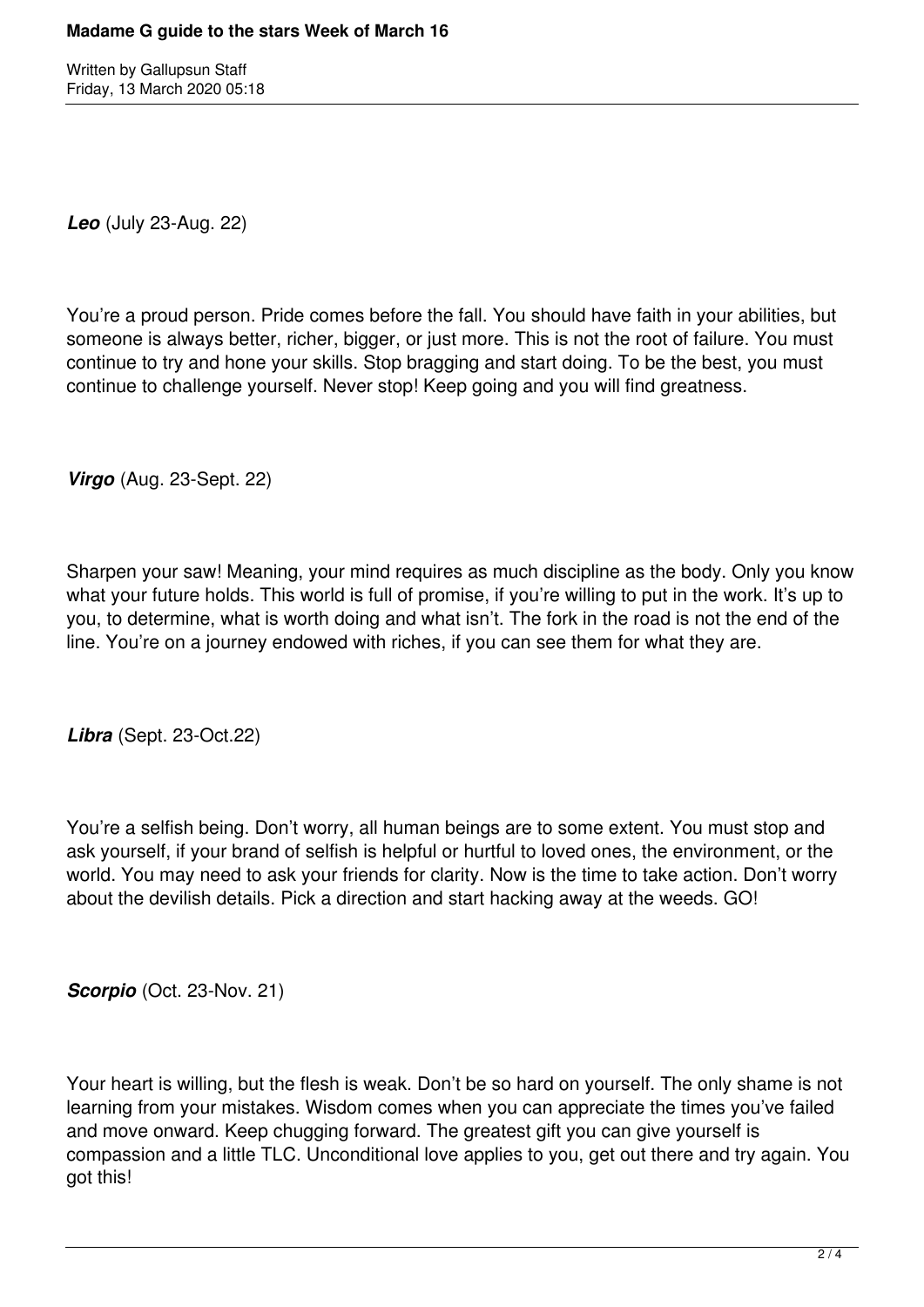*Sagittarius* (Nov. 22-Dec. 21)

Your heart begs for you to listen. This is your conscience and your spirit seeking out your purpose. The journey of life will take many forms, but only you can decide which one is worth the doing. You have a generous spirit and an adventurous heart. Perhaps this is the time for seeking those paths, going on quests, and taking on dragons. Live with meaning.

*Capricorn* (Dec. 22-Jan. 19)

Life may get you down in the dumps. But, you're a lovely soul. Stop fretting about what could be and start dealing with what is. You have the chance to take some time and do what you should have always done. Let go. Forgive those who wrong you. Stop worrying about getting even and start living your life. If you don't, then you will have regrets. Live. Now.

*Aquarius* (Jan. 20-Feb. 18)

The heart is a lonely hunter. You don't have to do this journey alone. You may not find your true love in a pretty package. They may be just as damaged as you. And that's the beauty of it. You love them in all their deficiencies, and they you, in return. Stop looking for perfection and beauty in a superficial package. Create life with true beauty and live a good life. Say yes!

*Pisces* (Feb. 19-March 20)

Hope floats! Stop trying to live the life of your dreams and just do it. Your life is precious and has meaning. You only need to seek and uncover your purpose. This is a lifelong journey with many steps, hills, and valleys. How glorious. How amazing. Stop lolling about and get in on the action. Your heart is dreaming, so go ahead and try. What can you lose? Just do it!